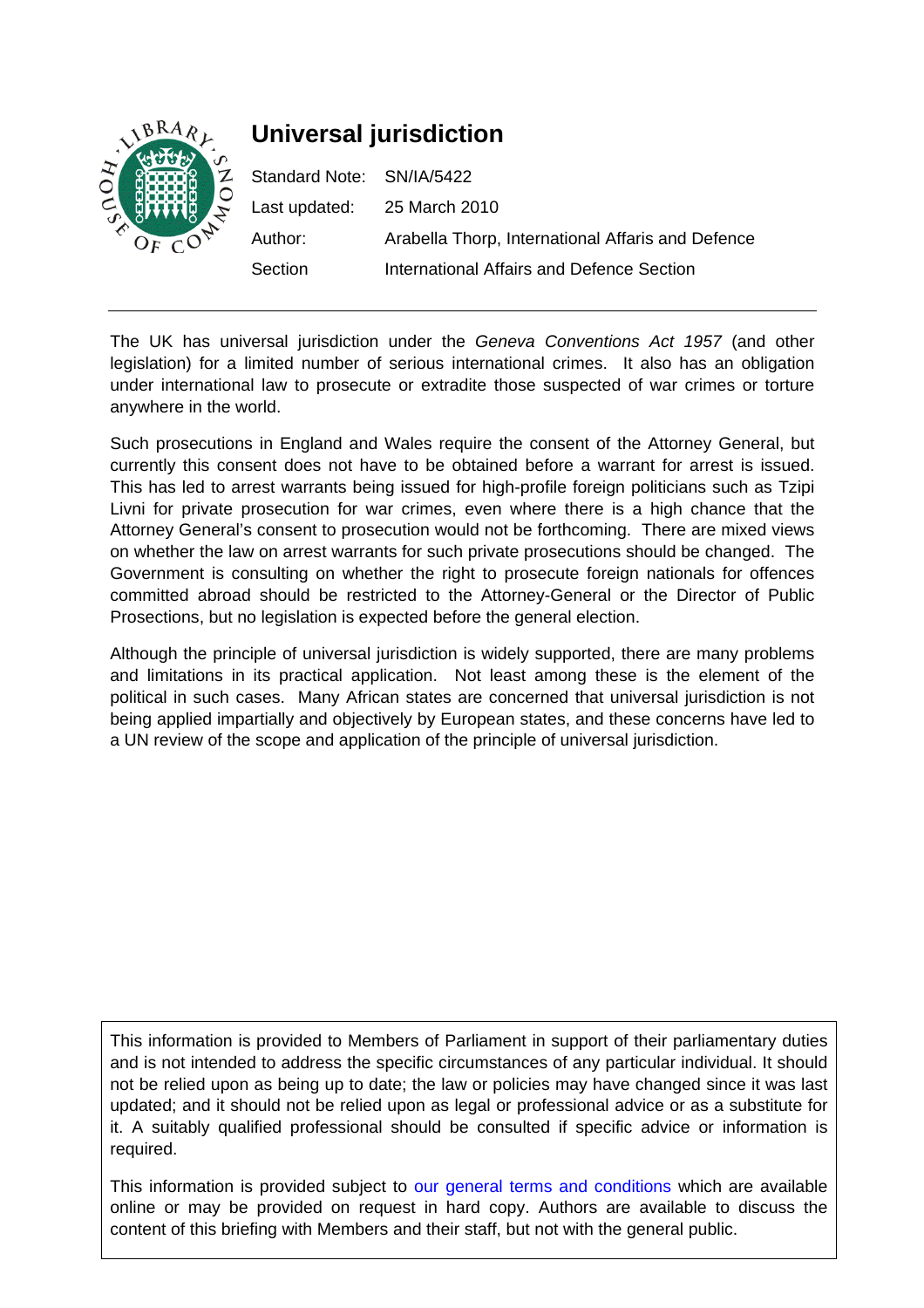# <span id="page-1-0"></span>**Contents**

| 1           |                                     | What is universal jurisdiction?                                          | $\mathbf{2}$   |
|-------------|-------------------------------------|--------------------------------------------------------------------------|----------------|
| $\mathbf 2$ | Universal jurisdiction in the UK    |                                                                          | 3              |
|             | 2.1                                 | Legislation and international obligations                                | 3              |
|             | $2.2\phantom{0}$                    | Prosecutions in practice                                                 | $\overline{4}$ |
|             |                                     | Public investigation and prosecution                                     | 4              |
|             |                                     | Private prosecutions, arrest warrants and the Attorney General's consent | 4              |
| 3           |                                     | <b>Limitations and difficulties</b>                                      |                |
|             | 3.1                                 | Scope                                                                    | 7              |
|             | 3.2                                 | <b>Time limits</b>                                                       | 8              |
|             | 3.3                                 | Presence of the accused                                                  | 8              |
|             | $3.4^{\circ}$                       | Gathering evidence                                                       | 8              |
|             | 3.5                                 | <b>Politics</b>                                                          | 9              |
|             | 3.6                                 | Immunity                                                                 | 10             |
| 4           | UN review of universal jurisdiction |                                                                          | 11             |

## **1 What is universal jurisdiction?**

Universal jurisdiction enables the national courts of a state to try a person for a crime committed outside that state, even where there is no link between the suspect, the victim or the place of crime. It is a relatively new concept, and one which, despite laudable intentions, is beset with limitations and difficulties – legal, practical and political – and is therefore rarely applied.

Universal jurisdiction exists to compensate for the failure of national courts to provide justice. The best justice is almost always at the local or national level, but those courts are not always able or willing to prosecute. There has been a growing recognition since the Second World War that certain crimes are so serious that they should not go unprosecuted, and that therefore other states should take responsibility for prosecuting them. The preamble to the Rome Statute of the International Criminal Court states this clearly:

Affirming that the most serious crimes of concern to the international community as a whole must not go unpunished and that their effective prosecution must be ensured by taking measures at the national level and by enhancing international cooperation,

Determined to put an end to impunity for the perpetrators of these crimes and thus to contribute to the prevention of such crimes,

Recalling that it is the duty of every State to exercise its criminal jurisdiction over those responsible for international crimes,  $[...]^1$  $[...]^1$ 

<span id="page-1-1"></span><sup>1</sup> *[Rome Statute of the International Criminal Court](http://untreaty.un.org/cod/icc/statute/romefra.htm)*, UN Doc A/CONF.183/9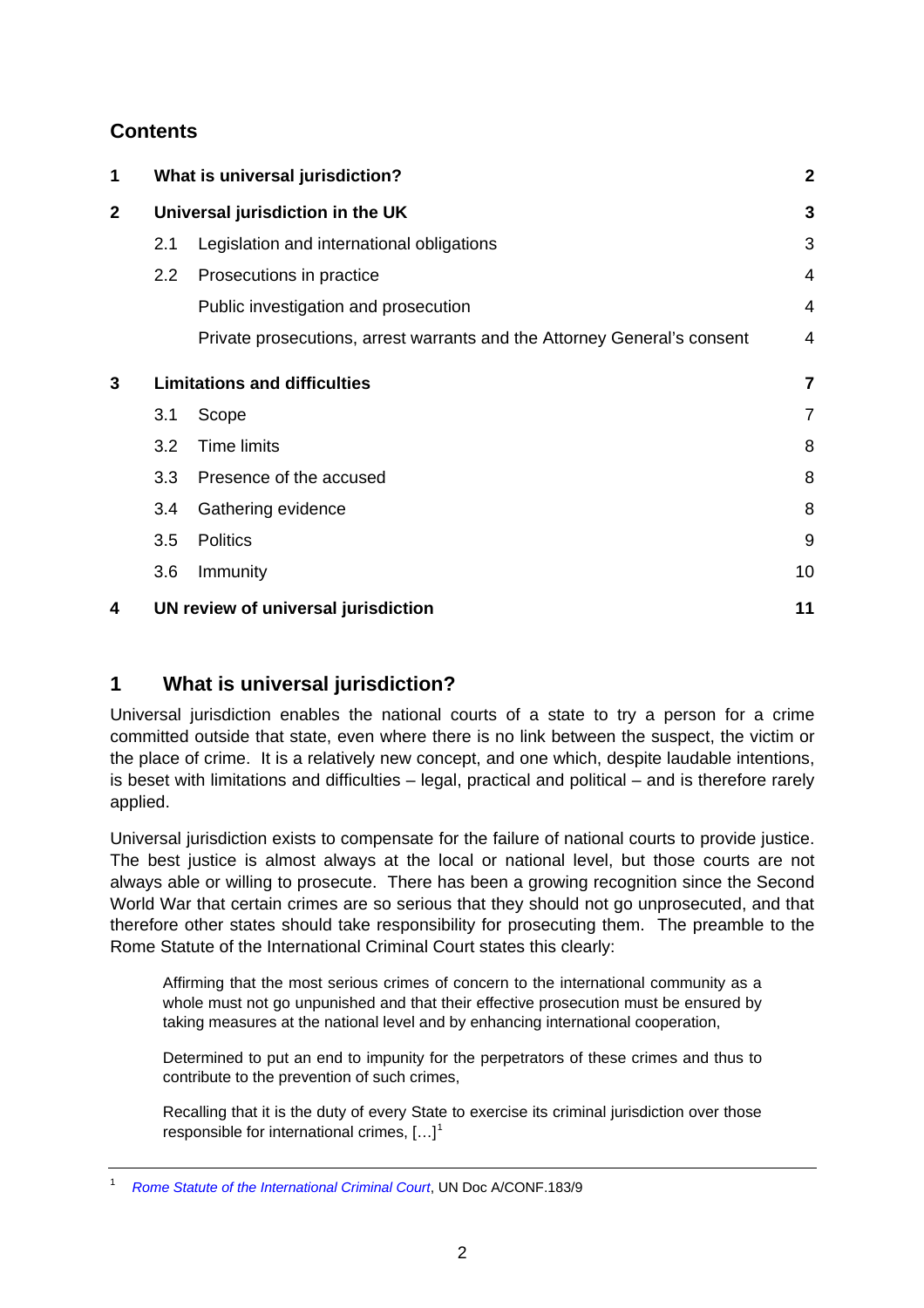<span id="page-2-0"></span>The 1949 Geneva Conventions and the 1982 UN Convention against Torture and Other Cruel, Inhuman and Degrading Treatment or Punishment (CAT) are the principal treaties which place a legally-binding obligation on states that have ratified them to exercise universal jurisdiction over persons accused of grave breaches of the Geneva Conventions or of torture, respectively, or to extradite them to a country that will. "Grave breaches" include wilful killing, torture or inhuman treatment of people protected by the relevant convention; extensive destruction and appropriation of property not justified by military necessity and carried out unlawfully and wantonly; and wilfully attacking civilians.<sup>[2](#page-2-1)</sup>

A number of countries have enacted legislation to give their courts universal jurisdiction. This means that they can prosecute a person suspected of committing specified serious international crimes anywhere in the world, regardless of the nationality of the accused or the victim or the absence of any links to the state where the court is located. Different countries interpret the requirement differently, and not all countries include the same offences. An Amnesty International study in 2001 found that over 125 states have universal jurisdiction over at least one serious international crime; that since the end of the Second World War, more than 15 countries have exercised universal jurisdiction in investigations or prosecutions of persons suspected of crimes under international law, including Australia, Austria, Belgium, Canada, Denmark, Finland, France, Germany, Netherlands, Norway, Senegal, Spain, the United Kingdom and the United States of America; and that others, including Mexico, have extradited persons to countries for prosecution based on universal jurisdiction.<sup>[3](#page-2-2)</sup>

# **2 Universal jurisdiction in the UK**

### **2.1 Legislation and international obligations**

The UK has universal jurisdiction under the *Geneva Conventions Act 1957* (and other legislation) for war crimes and a limited number of other serious international crimes. It also has an obligation under international law to prosecute or extradite those suspected of war crimes anywhere in the world

The international crimes for which the UK has universal jurisdiction include: grave breaches of the four 19[4](#page-2-3)9 Geneva Conventions and its Additional Protocol I;<sup>4</sup> torture by or on behalf of persons acting in an official capacity;<sup>[5](#page-2-4)</sup> hostage taking;<sup>[6](#page-2-5)</sup> and certain other terrorist offences.<sup>[7](#page-2-6)</sup>

The UK has complied with the requirements in the 1949 Geneva Conventions, their Protocol I and the CAT to make grave breaches of the convention and torture crimes under domestic law, regardless of where they are committed or by or against whom.<sup>[8](#page-2-7)</sup> But the treaties go further than this, requiring states either to prosecute people who are alleged to have committed or ordered these crimes, or to extradite them to another country which will prosecute them.

<span id="page-2-1"></span><sup>2</sup> See ICRC, *[How "grave breaches" are defined in the Geneva Conventions and Additional Protocols](http://www.icrc.org/Web/Eng/siteeng0.nsf/html/5ZMGF9)*, 4 June  $^{2004}$ 

<span id="page-2-2"></span>Amnesty International, *Universal Jurisdiction: the duty of states to enact and implement legislation*, September 2001

*Geneva Conventions Act 1957* and *Geneva Conventions (Amendment) Act 1995* 

<span id="page-2-4"></span><span id="page-2-3"></span><sup>5</sup> <sup>5</sup> Criminal Justice Act 1988 s134

<span id="page-2-5"></span><sup>&</sup>lt;sup>6</sup> Taking of Hostages Act 1982 s1

<span id="page-2-6"></span>For offences in England and Wales to which universal jurisdiction applies, see *Halsbury's Laws of England* vol 11 'Criminal Law and Procedure', para 1061

<span id="page-2-7"></span>*Geneva Conventions Act 1957* and *Geneva Conventions (Amendment) Act 1995*; *Criminal Justice Act 1988* s134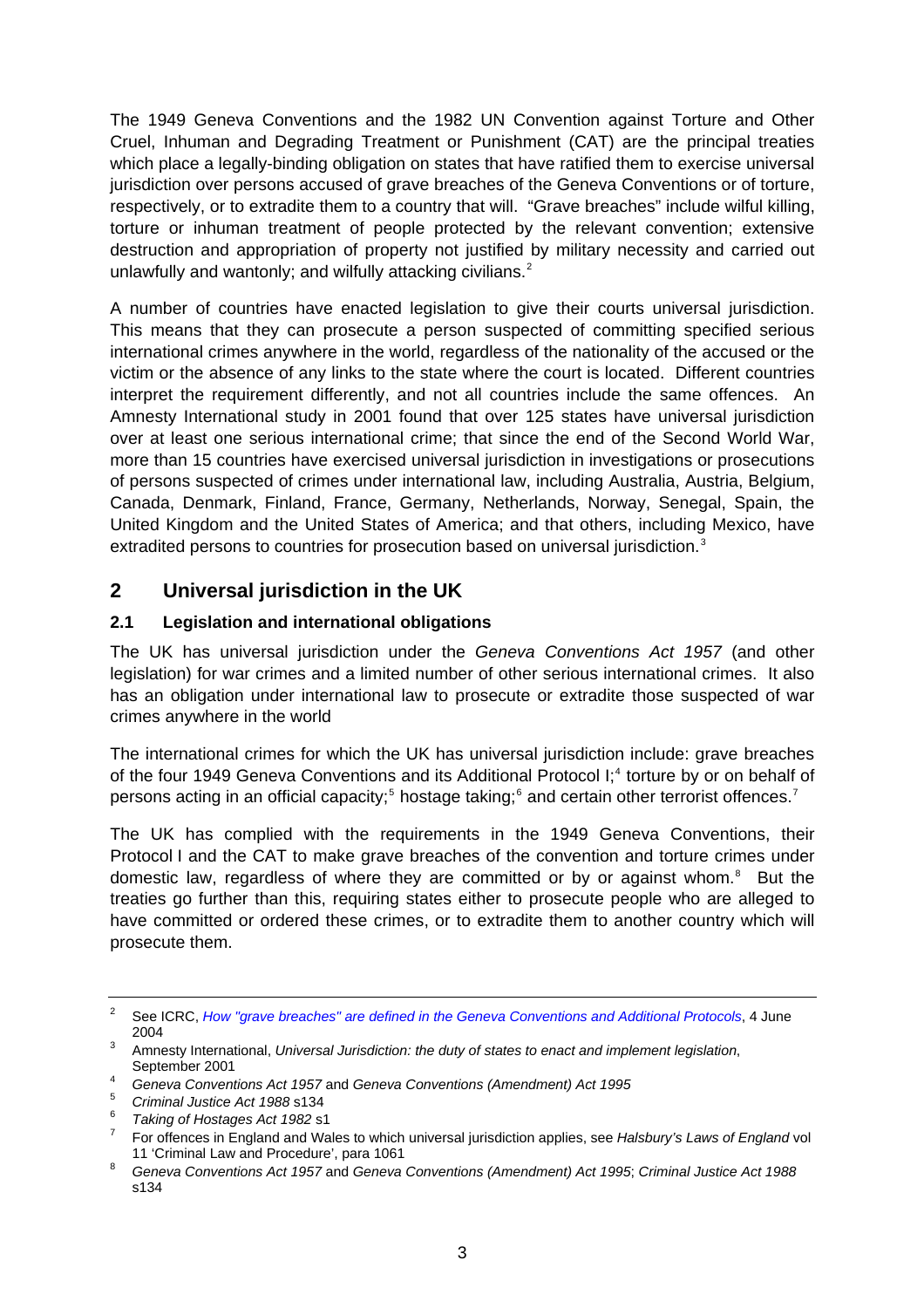<span id="page-3-0"></span>The enactment of the *International Criminal Court Act 2001* (ICCA) and *International Criminal Court (Scotland) Act 2001* was a major step forward in the UK's jurisdiction for serious international crimes. These Acts give UK courts jurisdiction for war crimes, genocide and crimes against humanity if they were committed anywhere in the world after 2001. But under this legislation, crimes committed outside the UK can be prosecuted here only if the suspect is a UK national, a UK resident or a person subject to UK service jurisdiction. Strictly speaking, therefore, this is 'extraterritorial jurisdiction' rather than 'universal jurisdiction'.

### **2.2 Prosecutions in practice**

So the law is there; the issue is how and whether cases actually get to the courts in practice. Very few cases have proceeded to prosecution under universal jurisdiction in the UK.

### *Public investigation and prosecution*

The [Counter Terrorism Command](http://www.met.police.uk/so/counter_terrorism.htm) division of the Metropolitan Police (also called "SO15") has the national mandate for investigating serious international crimes, and the [Counter](http://www.cps.gov.uk/your_cps/our_organisation/ctd.html)  [Terrorism Division](http://www.cps.gov.uk/your_cps/our_organisation/ctd.html) of the Crown Prosecution Service (CPS) has responsibility for their prosecution. SO15 and the CPS operate together under a published National Protocol on *[War Crimes and Crimes against Humanity](http://www.cps.gov.uk/publications/agencies/war_crimes.html)*. In accordance with the National Protocol, SO15 will at an early stage of a potential case forward a report to the CPS for its advice on jurisdiction, immunity and any potential offences disclosed by the evidence available. As with all cases, the CPS must decide whether there is a "realistic prospect of conviction";<sup>[9](#page-3-1)</sup> in these cases, issues of jurisdiction and immunity are highly relevant to the prospects of conviction. If the CPS concludes that there is no reasonable prospect of conviction, SO15 will not proceed with an investigation.

All prosecutions for serious international crimes require the consent of the Attorney General. This is welcomed by some as a necessary brake and rejected by others as a limitation on the freedom of the courts to apply the principle of universal jurisdiction. Many people feel it introduces a political element into the decision: one of the explicit justifications for the requirement for consent is "to ensure that prosecution decisions take account of important considerations of public policy or international nature".[10](#page-3-2)

The most significant UK public prosecution of a serious international crime under universal jurisdiction was the case of Farayadi Sawar Zardad in 2005.<sup>[11](#page-3-3)</sup> Zardad, an Afghan national resident in the UK, was prosecuted for torture and hostage-taking whilst manning a checkpoint in Afghanistan. Neither the defendant nor his victims were British nationals and the witnesses lived outside the United Kingdom. At the initial trial, witness evidence from Afghanistan had been given via video link. That jury was unable to agree a verdict, but arrangements had been made for more witnesses to travel to the United Kingdom to give evidence in person at the re-trial. The second trial resulted in a conviction and Zardad was sentenced to 20 years' imprisonment.<sup>[12](#page-3-4)</sup>

#### *Private prosecutions, arrest warrants and the Attorney General's consent*

The alternative is private prosecutions. Although they too need the Attorney General's consent to proceed, this consent does not have to be obtained before a warrant for arrest is

<span id="page-3-1"></span> $\alpha$ 

<sup>&</sup>lt;sup>9</sup> CPS, *Code for Crown Prosecutors*, 2004, para 5.2<br><sup>10</sup> Home Office memorandum to the 1972 Franks Committee, quoted in CPS website, *Consents to Prosecute* 

<span id="page-3-3"></span><span id="page-3-2"></span><sup>[</sup>accessed on 20 January 2010] 11 Chatham House International Law Discussion Group meeting, *[Universal Jurisdiction for International Crimes,](http://www.chathamhouse.org.uk/files/12483_il091008.pdf)*

<span id="page-3-4"></span><sup>&</sup>lt;sup>12</sup> See CPS press release, *[CPS secures Historic Torture Conviction](http://cps.gov.uk/news/press_releases/135_05/)*, 18 July 2005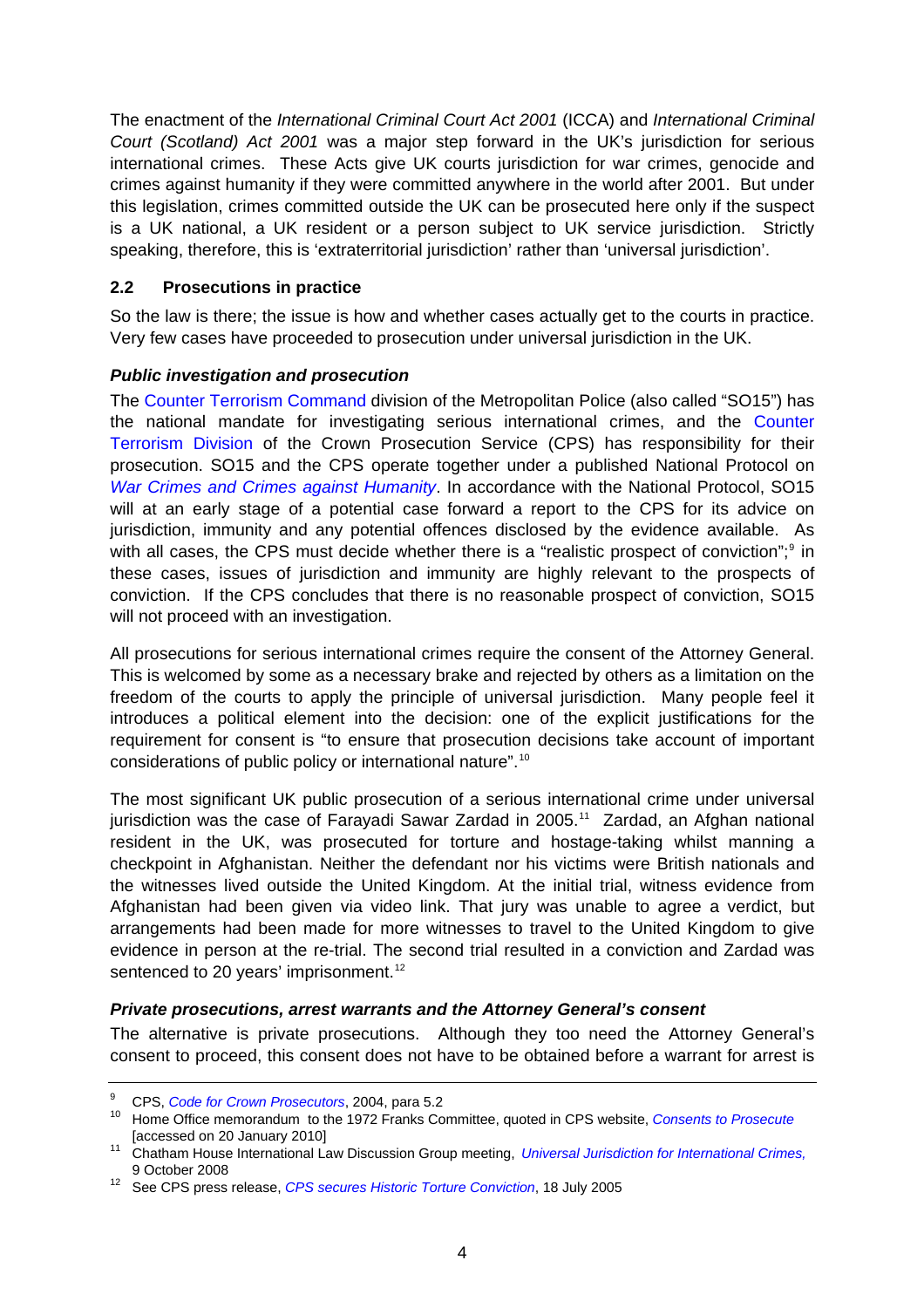issued. This has led to private individuals obtaining arrest warrants for people – including high-profile foreign politicians such as Tzipi Livni – even where there is a high chance that the Attorney General's consent to prosecution would not be forthcoming.

In England and Wales there is a general right for private individuals to bring and conduct a criminal prosecution. They can do so by presenting a record of the allegation and details of the accused to a magistrates' court. If the magistrate decides the case is worth proceeding with, he or she may issue either a summons (for less serious cases) or an arrest warrant (for more serious cases). The general principle is that the magistrate ought to issue a summons or warrant unless there are compelling reasons not to do so, for example if impropriety or an abuse of process is involved.<sup>[13](#page-4-0)</sup> Case law has established the matters that the magistrate should consider as a bare minimum:

It would appear that he should at the very least ascertain: (i) whether the allegation is of an offence known to the law and if so whether the essential ingredients of the offence are prima facie present; (ii) that the offence alleged is not 'out of time'; (iii) that the court has jurisdiction; (iv) whether the informant has the necessary authority to prosecute.[14](#page-4-1)

Determining whether the informant has "the necessary authority" would for serious international crimes involve considering whether the Attorney General's consent has been obtained. For a summons, the magistrate would have to satisfy himself that such consent has been obtained *before* issuing the summons.<sup>[15](#page-4-2)</sup> However, most such cases are serious enough for the magistrate to issue a warrant for arrest instead, in which case, according to section 25 of the *Prosecution of Offences Act 1985*, there is no requirement for a magistrate to satisfy himself as to consent before issuing a warrant of arrest. This is in order to allow the offender to be detained when there is not time to obtain consent.<sup>[16](#page-4-3)</sup> However, consent would subsequently need to be sought before the prosecution could proceed any further.

The fact that an arrest warrant can be issued without consent has recently led to some controversy in the context of private prosecutions instituted against Israeli politicians and military figures for alleged war crimes. For example, in 2005, lawyers acting for a group of Palestinians obtained a warrant under the *Geneva Conventions Act 1957* for the arrest of Doron Almog, a former general in the Israeli army who was due to visit the UK.<sup>[17](#page-4-4)</sup> Almog never left the plane that brought him to London, apparently because a message from the Israeli embassy warned him that police officers were standing by to intercept him at the immigration desk (the embassy would not normally know that an arrest warrant was outstanding).<sup>[18](#page-4-5)</sup> Jack Straw, then Foreign Secretary, apologised to his Israeli counterpart for any embarrassment caused by the incident, and James Arbuthnot, parliamentary chairman of Conservative Friends of Israel, said:

<span id="page-4-0"></span><sup>&</sup>lt;sup>13</sup> R (on the application of the Mayor and Burgesses of the London Borough of Newham) v Stratford Magistrates' *Court* [2004] EWHC 2506 (Admin). An example of when a private prosecution might be an abuse of process is where the private prosecutor encouraged the crime or in some other way created the same mischief as that about which he is complaining: *R* (on the application of Dacre) v Westminster Magistrates' Court [2008]

<span id="page-4-2"></span>

<span id="page-4-3"></span>

<span id="page-4-5"></span><span id="page-4-4"></span>

<span id="page-4-1"></span>EWHC 1667 (Admin)<br>
<sup>14</sup> R v West London Justices[,](http://www.hickmanandrose.co.uk/Press-Releases/11-september-2005-uk-court-issues-warrant-against-israeli-general.html) ex parte Klahn [1979] 2 All ER 221<br>
<sup>15</sup> Price v Humphries [1958] 2 All ER 725<br>
<sup>16</sup> R v Lambert [2009] EWCA Crim 700<br>
<sup>17</sup> Hickman & Rose press release, *UK court issues w* [officer avoids arrest"](http://www.guardian.co.uk/world/2005/sep/13/israelandthepalestinians.warcrimes), *Guardian*, 13 September 2005 and ["Police feared 'airport stand-off'",](http://news.bbc.co.uk/1/hi/uk/7251954.stm) *BBC news online*, 19 February 2008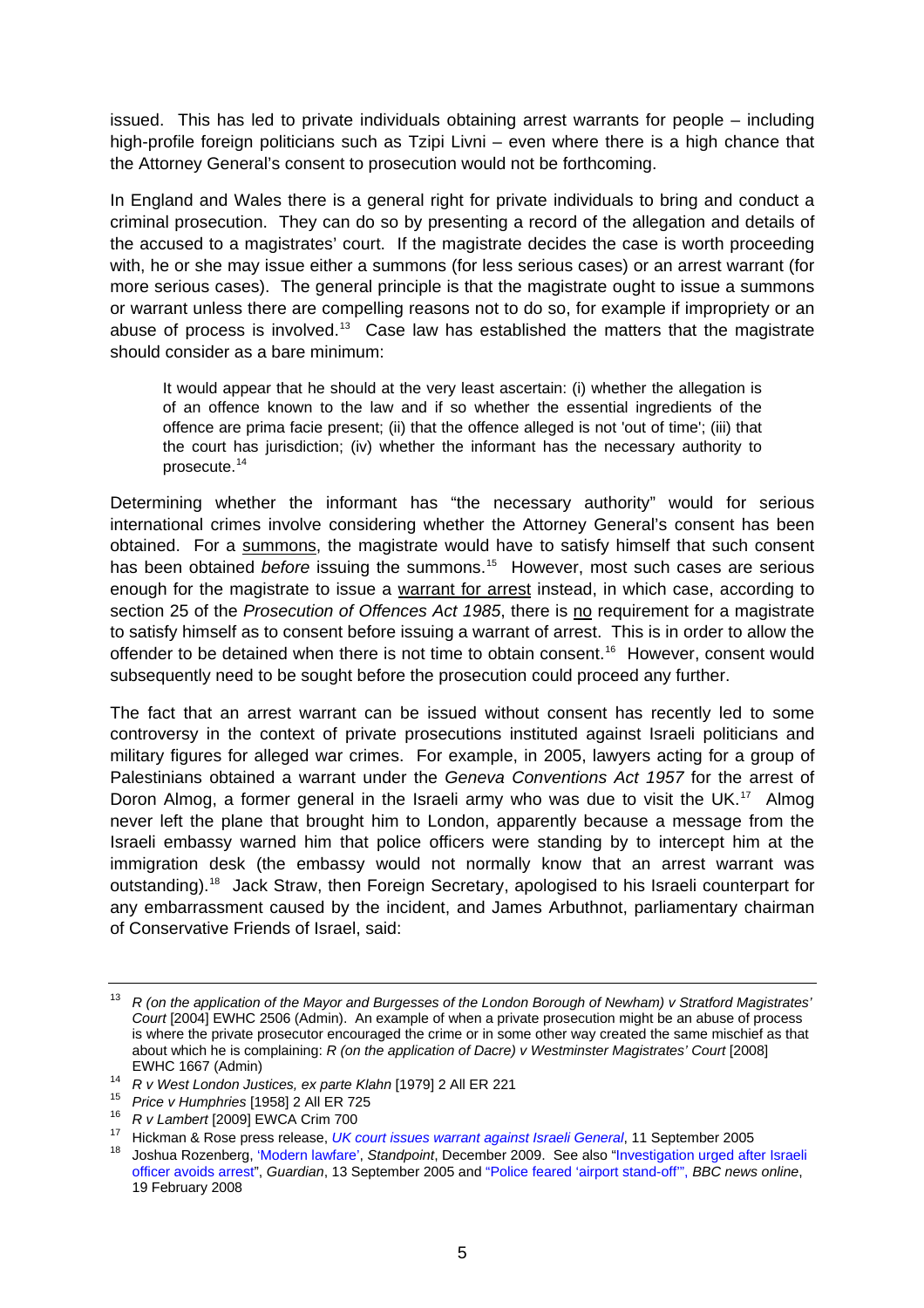I do not believe that when the Geneva Conventions were agreed it would have been envisaged that they could have been invoked without reference to the government of the day. I consider that the issue of such a warrant should be a matter for the government and only the government, and would suggest that it should be impossible to issue a warrant under the Conventions without the prior consent of the attorney general.[19](#page-5-0)

In September 2009 lawyers representing 16 Palestinians applied for an arrest warrant for the Israeli defence minister Ehud Barak during a visit to the UK. However, magistrates determined that the minister enjoyed diplomatic immunity from prosecution and so could not be prosecuted in the UK.<sup>[20](#page-5-1)</sup> Most recently, Palestinian campaigners obtained an arrest warrant for Israel's former foreign minister Tzipi Livni, who was due to visit the UK in December 2009. She cancelled her visit, though she said that this was due to scheduling problems.<sup>[21](#page-5-2)</sup>

This has led to calls for the law to be changed so that the Attorney General's consent is required for the issue of an arrest warrant as well as for any subsequent prosecution. Andrew Dismore, chair of the Parliamentary Joint Committee on Human Rights, said:

...I would like to see our courts protected from being used as campaign forums by politically motivated groups that are not really interested in justice, but are interested in scoring party political or other political points in this long-running conflict in the middle east, which is not going to be resolved in courts of law. Our courts have been left dangerously open to political manipulation and being brought into disrepute. There is a way forward by allowing the Attorney-General to decide whether this should happen. The Attorney-General is, in the end, responsible for deciding which prosecutions should go ahead, based on the likelihood of both a conviction and a public interest test. We may have the embarrassment of leaders being arrested but no prosecution following on from that. $^{22}$  $^{22}$  $^{22}$ 

However, others have criticised this proposal on the grounds that it would politicise the judicial process:

Justice, the all-party law reform and human rights organisation, believes instead that the Director of Public Prosecutions (DPP) is better placed than the Attorney for such decisions.

It says: "The role of the Attorney-General has been in issue since the controversial intervention of Lord Goldsmith in a case relating to Saudi Arabia and a subsequent consultation as part of the Government's Governance of Britain programme."

[...]

Daniel Machover, chairman of [Lawyers for Palestinian Human Rights], ... warns:

"Restricting the present system, including the long-standing judicial arrest warrant procedure, for narrow political interests will risk endangering human rights everywhere.

<span id="page-5-0"></span><sup>19</sup> Letter to the Foreign Secretary and the Attorney General, quoted in ["Straw apology on Israeli arrest"](http://news.bbc.co.uk/1/hi/uk_politics/4270664.stm), *BBC* 

<span id="page-5-2"></span><span id="page-5-1"></span><sup>&</sup>lt;sup>20</sup> "Israeli minister Ehud Barak faces war crimes arrest threat during UK visit", *Guardian*, 29 September 2009<br><sup>21</sup> ["UK ponders law change after Tzipi Livni arrest warrant"](http://news.bbc.co.uk/1/hi/8415161.stm), *BBC News website*, 15 December 2009<br><sup>22</sup> HC D

<span id="page-5-3"></span>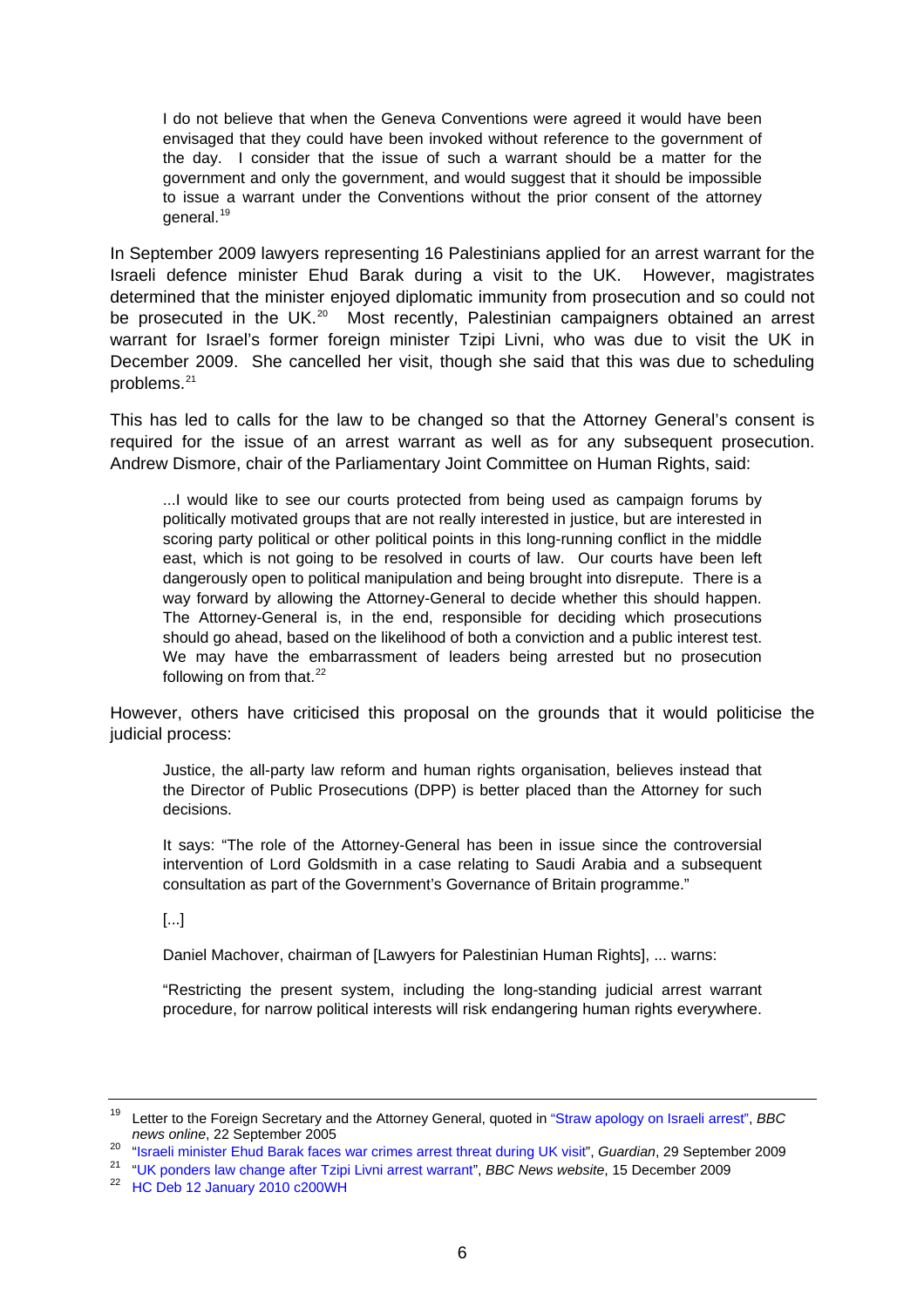<span id="page-6-0"></span>Meanwhile, there is no evidence of judges falling short of high standards in making these decisions."[23](#page-6-1)

Some of the differences of opinion were aired in David Winnick's [adjournment debate](http://www.publications.parliament.uk/pa/cm200910/cmhansrd/cm100128/debtext/100128-0014.htm#10012863000001) on Thursday 28 January 2010. On 1 March 2010 Andrew Dismore introduced a [Private](http://services.parliament.uk/bills/2009-10/prosecutionofoffencesact1985amendment.html)  [Member's Bill](http://services.parliament.uk/bills/2009-10/prosecutionofoffencesact1985amendment.html) (presentation Bill) to amend the *Prosecution of Offences Act 1985* to require the Attorney General's consent for an arrest warrant, but the Bill will not progress any further.

On 4 March 2010, the Justice Secretary Jack Straw set out proposed changes to the law governing the issue of arrest warrants in respect of certain specified universal jurisdiction offences.<sup>[24](#page-6-2)</sup> In essence, the right to bring a prosecution for such an offence, where it is alleged to have been committed by a foreign national on foreign soil, would be restricted to the Attorney General or the Director of Public Prosecutions (DPP). No arrest warrant could be issued in relation to such offences unless the information had been laid by or on behalf the Law Officers or the DPP. A private individual or organisation would therefore only be able to bring a private prosecution or apply for an arrest warrant in respect of such an offence where either the suspect was a UK national or the offence was alleged to have been committed on UK soil. A background briefing on the proposals and a draft clause making the necessary legislative amendments are available on the [Ministry of Justice website.](http://www.justice.gov.uk/latest-updates/arrest-warrants.htm)

Recognising the controversial nature of the proposed changes, Mr Straw indicated that he would undertake a brief consultation prior to legislating. On 6 March 2010 he therefore wrote to the Justice Committee asking it to consider the Government's proposals and requesting a response by 6 April 2010.<sup>[25](#page-6-3)</sup> The Committee indicated that given the proposed timetable for consultation it would be unable to undertake an appropriate process, and recommended instead that interested parties should respond directly to the Ministry of Justice.<sup>[26](#page-6-4)</sup> The Committee also "commended this topic to our successor in the new Parliament for early attention", noting that any legislation implementing changes to the private prosecution regime will not now be brought forward until after the forthcoming general election.

A more detailed analysis of private prosecutions, in particular the procedure for bringing one and the requirement for consent, is set out in [Library Standard Note SN/HA/5281,](http://pims.parliament.uk:81/PIMS/Static%20Files/Extended%20File%20Scan%20Files/LIBRARY_OTHER_PAPERS/STANDARD_NOTE/snha-05281.pdf) *Private [prosecutions](http://pims.parliament.uk:81/PIMS/Static%20Files/Extended%20File%20Scan%20Files/LIBRARY_OTHER_PAPERS/STANDARD_NOTE/snha-05281.pdf)*.

## **3 Limitations and difficulties**

### **3.1 Scope**

The range of offences covered by universal jurisdiction is dependant on national legislation, and so varies from country to country. In the UK, because each extension of universal jurisdiction has been in response to specific treaties rather than as the result of a general assessment of the appropriate approach and scope, the UK courts do not have jurisdiction to try everything that might be considered a serious international crime.

<span id="page-6-1"></span><sup>23</sup> ["War crimes: should a magistrate still have the right to issue a private arrest warrant?](http://business.timesonline.co.uk/tol/business/law/columnists/article6985729.ece)", *Times*, 14 January 2010. See also Clive Baldwin (senior legal advisor at Human Rights Watch), ["Prosecuting war](http://www.opendemocracy.net/ourkingdom/clive-baldwin/prosecuting-war-crimes-courts-must-be-independent) 

crimes: the courts must be independent", *Open democracy*, 28 January 2010 24 [HC Deb 4 March 2010 cc118-9WS.](http://www.publications.parliament.uk/pa/cm200910/cmhansrd/cm100304/wmstext/100304m0001.htm#10030438000012) See also Gordon Brown writing in the *Telegraph* (["Britain must protect](http://www.telegraph.co.uk/news/newstopics/politics/gordon-brown/7361967/Britain-must-protect-foreign-leaders-from-arrest.html) 

<span id="page-6-4"></span>

<span id="page-6-3"></span><span id="page-6-2"></span>[foreign leaders from private arrest warrants](http://www.telegraph.co.uk/news/newstopics/politics/gordon-brown/7361967/Britain-must-protect-foreign-leaders-from-arrest.html)"[,](http://www.parliament.uk/documents/upload/Arrest_Warrant_Universal__Jurisdiction.pdf) 4 March 2010).<br><sup>25</sup> Letter from Jack Straw to Alan Beith, *Arrest warrants – universal jurisdiction*, 6 March 2010<br><sup>26</sup> Justice Committee press release (No. 18 of Session 2009 *[arrest warrants - universal jurisdiction](http://www.parliament.uk/parliamentary_committees/justice/jsc100310pn17.cfm)*, 19 March 2010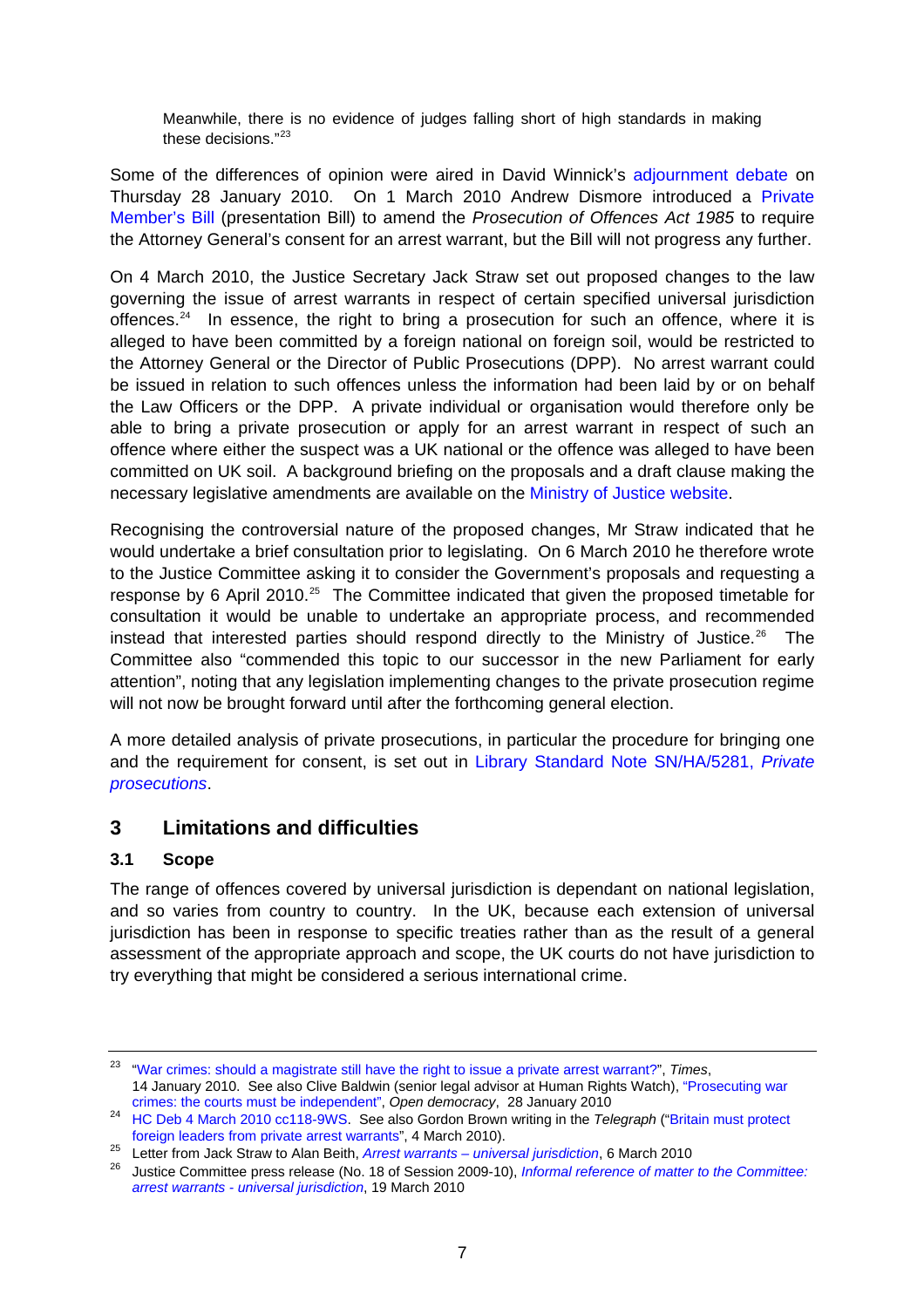<span id="page-7-0"></span>There are also divergent national approaches to universal jurisdiction. For example, Spain has taken a progressive approach. Although the Spanish Supreme Court had required a link between the victim or the crime and Spain, in 2005 the Spanish Constitutional Court reversed this and confirmed unconditional universality. In contrast, the German approach has been more restrictive. A recent attempt by human rights groups in Germany, France and other countries to bring proceedings in Germany against Donald Rumsfeld for the crimes committed by US forces under his command in Iraq failed.<sup>[27](#page-7-1)</sup>

### **3.2 Time limits**

Another weakness of some treaties and legislation is the lack of retroactivity. For example, the ICCA covered only acts committed from 2001. This prevented the prosecution of Rwandan nationals living in the UK who were suspected of committing war crimes and genocide in Rwanda in 1994. New legislation will from 6 April 2010 apply the ICCA retrospectively to certain crimes committed on or after 1 January 1991.<sup>[28](#page-7-2)</sup>

### **3.3 Presence of the accused**

Whilst the arrest of a person depends on his or her physical presence, different countries take different approaches to whether or not a person needs to be in the country for an investigation or prosecution to take place. In the UK, the police will investigate even if the suspect is not in the country, but they would in general be reluctant do so unless they were sure that the individual would enter the UK at some point. The UK, however, has no concept of a holding charge, so for example a passenger in transit cannot be held whilst the UK decided whether or not to prosecute. Another option is for the police to use the ordinary procedure for arrests: a passenger in transit could be arrested where a police officer had reasonable grounds for suspecting that he had committed an offence.

In contrast to the British approach, both Denmark and Germany required the defendant to be present in order for an investigation to be undertaken. Canada is often cited as having a model code for universal jurisdiction, but even Canadian law requires physical presence before a non-national may be prosecuted.<sup>[29](#page-7-3)</sup>

A significant limitation to the ICCA is that its application is restricted to UK nationals and UK residents. Originally it did not even define who was resident in the UK for these purposes, even though there is no generally-understood meaning for this term – it varies according to context. This weakness has now been addressed: a new provision, inserted by section 70 of the *Coroners and Justice Act 2009* (in force 6 April 2010),<sup>[30](#page-7-4)</sup> provides a definition which is based on immigration status and includes people with indefinite leave to remain in the UK and those who are in the UK for work or study or for refugee or humanitarian protection. It does not include visitors or passengers in transit. The residence question is not relevant to prosecutions for war crimes or torture for which the UK has universal jurisdiction.

### **3.4 Gathering evidence**

It is inherently more difficult for a prosecution to gather evidence when the crime was allegedly committed in another country by a non-national against other non-nationals. The

<span id="page-7-1"></span><sup>27</sup> Chatham House International Law Discussion Group meeting, *[Universal Jurisdiction for International Crimes,](http://www.chathamhouse.org.uk/files/12483_il091008.pdf)* 9 October 2008

<span id="page-7-3"></span><span id="page-7-2"></span><sup>&</sup>lt;sup>28</sup> Coroners and Justice Act 2009 s70, and [SI 2010/816, art 2](https://www.lexisnexis.com/uk/legal/search/runRemoteLink.do?langcountry=GB&linkInfo=F%23GB%23UK_SI%23section%252%25sect%252%25num%252010_816s%25&risb=21_T8905787794&bct=A&service=citation&A=0.5483906411071583), Schedule, para 3<br><sup>29</sup> Chatham House International Law Discussion Group meeting, *[Universal Jurisdiction for International Crimes,](http://www.chathamhouse.org.uk/files/12483_il091008.pdf)*<br>9 October 2008

<span id="page-7-4"></span> $30$  [SI 2010/816, art 2,](https://www.lexisnexis.com/uk/legal/search/runRemoteLink.do?langcountry=GB&linkInfo=F%23GB%23UK_SI%23section%252%25sect%252%25num%252010_816s%25&risb=21_T8905787794&bct=A&service=citation&A=0.5483906411071583) Schedule, para 3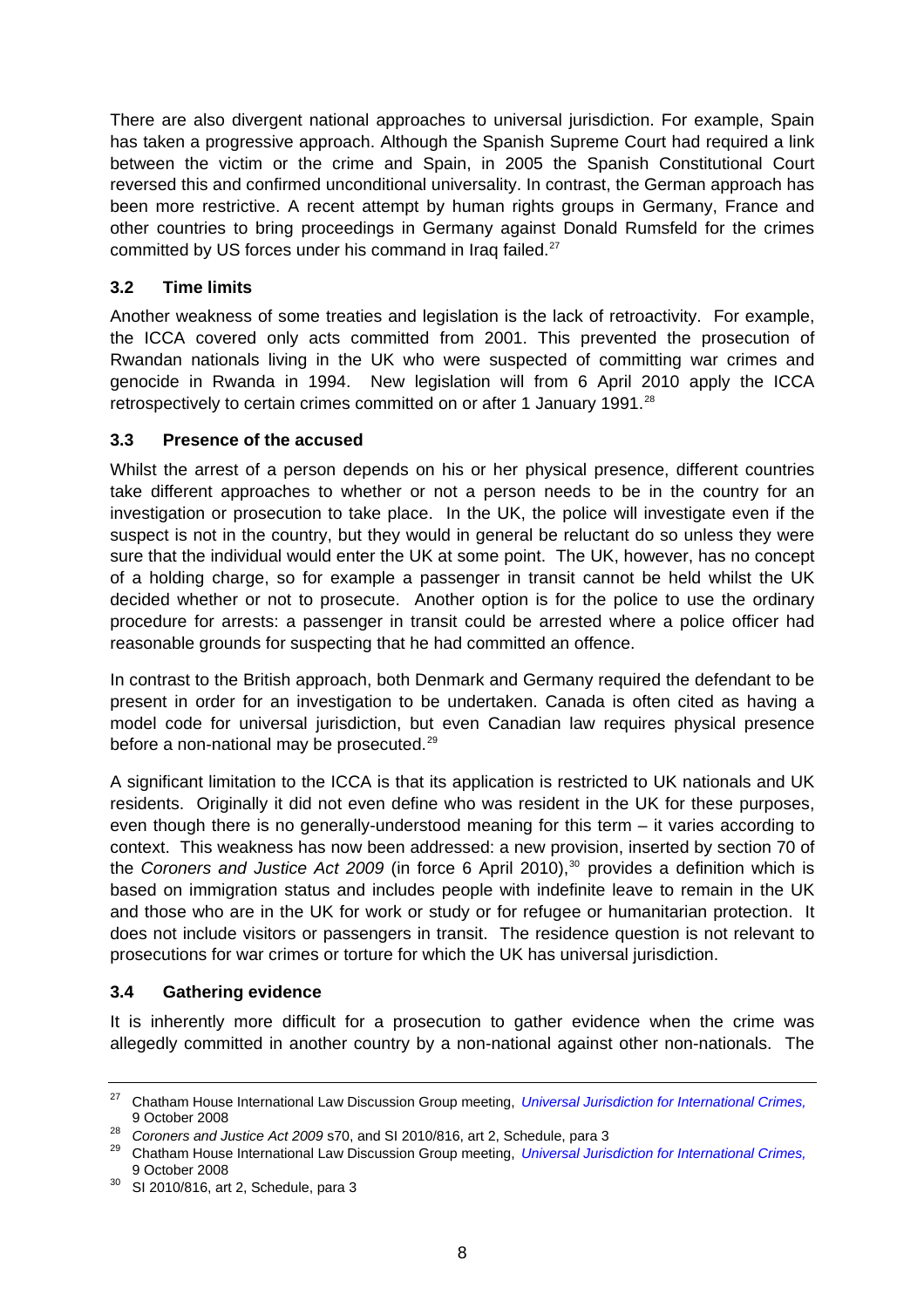<span id="page-8-0"></span>legal complexity of cases involving international crimes can put an enormous strain on domestic resources, both in terms of the significant financial cost of an investigation and the commitment of personnel. In addition, national police forces are often not accustomed to investigating such cases. Finding witnesses, getting their agreement to give evidence and arranging their travel to the UK can present serious obstacles. Perhaps even more problematic is that the country where the events happened may not cooperate in providing evidence. Evidence from security services of that country or other interested countries may be particularly unforthcoming.

Nevertheless, it is not impossible to gather enough evidence for a prosecution. For example, witnesses can give evidence by video link, and satellite evidence can be used.<sup>[31](#page-8-1)</sup>

### **3.5 Politics**

The law does not work in a vacuum. Political considerations affect many aspects of universal jurisdiction, from the need for it to exist in the first place to the practicalities of gathering evidence.

Prosecutions may be vulnerable to accusations of double standards on the grounds that universal jurisdiction only serves to prosecute those from third world states, whilst no cases have been brought successfully against the leaders of western states. The Pinochet case is sometimes cited as an example of double standards: Spain had charged the former Chilean dictator with torture but was criticised for not seeking to bring to account those responsible for the crimes during the Franco era (though such investigations are now being started in Spain). But it could be argued that the very existence of universal jurisdiction has political roots – there will often be a political reason why the domestic courts in the country where the alleged offence took place cannot or will not prosecute. Conversely, there is a risk that universal jurisdiction could be used to legitimise show-trial prosecutions of political enemies.

Political pressure can be brought to bear in very general ways. In 1993 and 1999 Belgium enacted laws which provided for comprehensive universal jurisdiction. This led to the state becoming the foremost jurisdiction for the potential prosecution of international crimes – until Belgium repealed its laws in favour of a more limited regime. This reportedly followed suggestions from Donald Rumsfeld that unless they did so there would be pressure for NATO to withdraw from Belgium.<sup>[32](#page-8-2)</sup>

Lack of political will has in several instances apparently led to a potential defendant evading prosecution. In 1999, Izzat Ibrahim al-Duri, one of Saddam Hussein's closest aides, travelled to Austria for medical treatment. Despite documentary evidence that Izzat Ibrahim had ordered the gassing of Kurds, it was reported that Austria bowed to political pressures and permitted him to leave the country without facing prosecution.<sup>[33](#page-8-3)</sup> Later in 1999, Mengistu Haile Mariam, the exiled Ethiopian dictator, travelled from his exile in Zimbabwe for medical treatment in South Africa. Numerous groups called for him to be prosecuted in South Africa for crimes against humanity and torture, and the public prosecutor agreed to consider the case.<sup>[34](#page-8-4)</sup> However, before any charges were brought, Mengistu returned to the protection of Mugabe in Zimbabwe. A third example was the case of a senior Peruvian intelligence officer who in 2000 was questioned on landing in the US in connection with torture. Again,

<span id="page-8-2"></span><span id="page-8-1"></span><sup>&</sup>lt;sup>31</sup> Amnesty USA[,](http://www.chathamhouse.org.uk/files/12483_il091008.pdf) *Universal Jurisdiction: Questions and Answers* (undated; viewed 18 January 2010)<br><sup>32</sup> Chatham House International Law Discussion Group meeting, *Universal Jurisdiction for International Crimes*, [9 October 2008](http://www.chathamhouse.org.uk/files/12483_il091008.pdf) 33 ['Saddam deputy escapes arrest in Austria for torture crimes'](http://www.independent.co.uk/news/world/saddam-deputy-escapes-arrest-in-austria-for-torture-crimes-1113610.html), *Independent*, 19 August 1999 34 See Amnesty UK, *Mengistu -- the opportunity for justice must not be lost*, 7 December 1999

<span id="page-8-3"></span>

<span id="page-8-4"></span>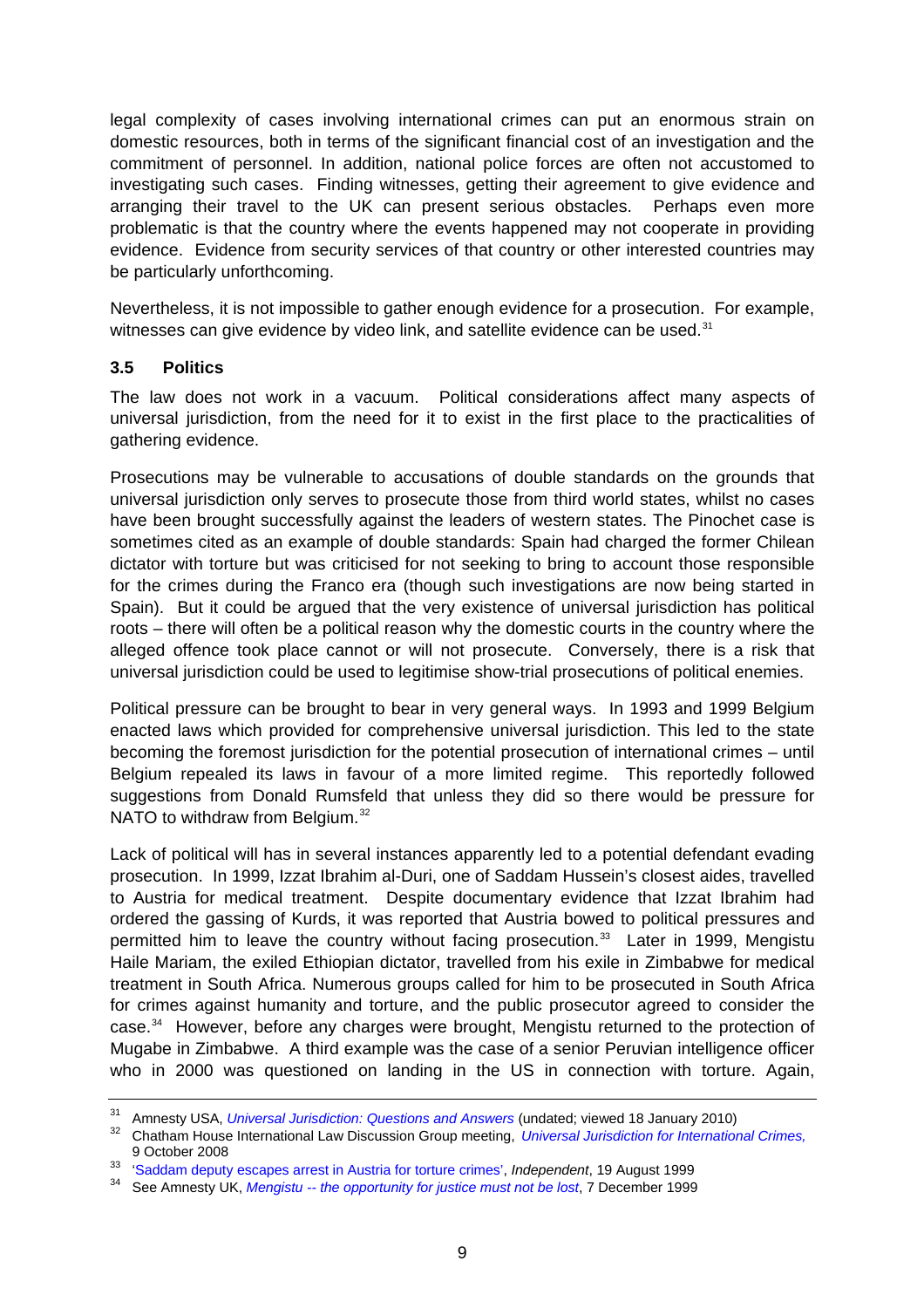<span id="page-9-0"></span>apparently for political reasons (in this case the Clinton administration's close relationship with President Fujimori), the intelligence officer was released.<sup>[35](#page-9-1)</sup>

As noted above, prosecutions cannot take place unless there is sufficient evidence, and the lack of evidence may very well have political overtones. If, say, the USA has political interests in the country where the alleged offence took place, it may be extremely unwilling to release surveillance and other evidence.

Even in Canada, whose War Crimes Programme is often cited as a model for universal jurisdiction, there is scope for political intervention in prosecutions.<sup>[36](#page-9-2)</sup> In the UK, the requirement for the assent of the Attorney General to prosecutions (see p4 above) is often seen as introducing an element of the political for serious international crimes in particular.

#### **3.6 Immunity**

It is a well-known principle of international law that heads of state and certain other senior members of government enjoy immunity from prosecution. However, some of the details of this immunity are less clear.

In October 1998 ex-President Augusto Pinochet of Chile was arrested in London, pursuant to arrest warrants issued by the Spanish court. The warrants alleged, amongst other things, torture, an international crime for which both the Spanish and English courts had universal jurisdiction. Pinochet's lawyers averred that as a former head of state he benefited from state immunity from prosecution. In March 1999, the House of Lords ruled that Augusto Pinochet's immunity as a former head of state extended only to acts done in his official capacity as a head of state. $37$  The Law Lords ruled that acts of torture, as crimes under international law, could not be acts within the official capacity of a head of state and that extradition proceedings to Spain should continue. Lord Browne-Wilkinson set out the principle of state immunity:

It is a basic principle of international law that one sovereign state (the forum state) does not adjudicate on the conduct of a foreign state. The foreign state is entitled to procedural immunity from the processes of the forum state. This immunity extends to both criminal and civil liability. State immunity probably grew from the historical immunity of the person of the monarch. In any event, such personal immunity of the head of state persists to the present day: the head of state is entitled to the same immunity as the state itself. The diplomatic representative of the foreign state in the forum state is also afforded the same immunity in recognition of the dignity of the state which he represents. This immunity enjoyed by a head of state in power and an ambassador in post is a complete immunity attaching to the person of the head of state or ambassador and rendering him immune from all actions or prosecutions whether or not they relate to matters done for the benefit of the state. Such immunity is said to be granted ratione personae.<sup>[38](#page-9-4)</sup>

This immunity is enjoyed by heads of government as well as heads of state, and certain other senior ministers, as the following extract from the International Court of Justice judgement in *Congo v Belgium* indicates:

<span id="page-9-1"></span><sup>35</sup> Chatham House International Law Discussion Group meeting, *[Universal Jurisdiction for International Crimes,](http://www.chathamhouse.org.uk/files/12483_il091008.pdf)*

<span id="page-9-2"></span><sup>9</sup> October 2008<br>36 See Morten Bergsmo (editor), *Criteria for Prioritizing and Selecting Core International Crimes Cases, p87 ff*<br>37 Ex parte Pinochet (No. 3) [2000] 1 A.C. 147<br>38 Ex parte Pinochet (No. 3) [2000] 1 A.C. 147

<span id="page-9-3"></span>

<span id="page-9-4"></span>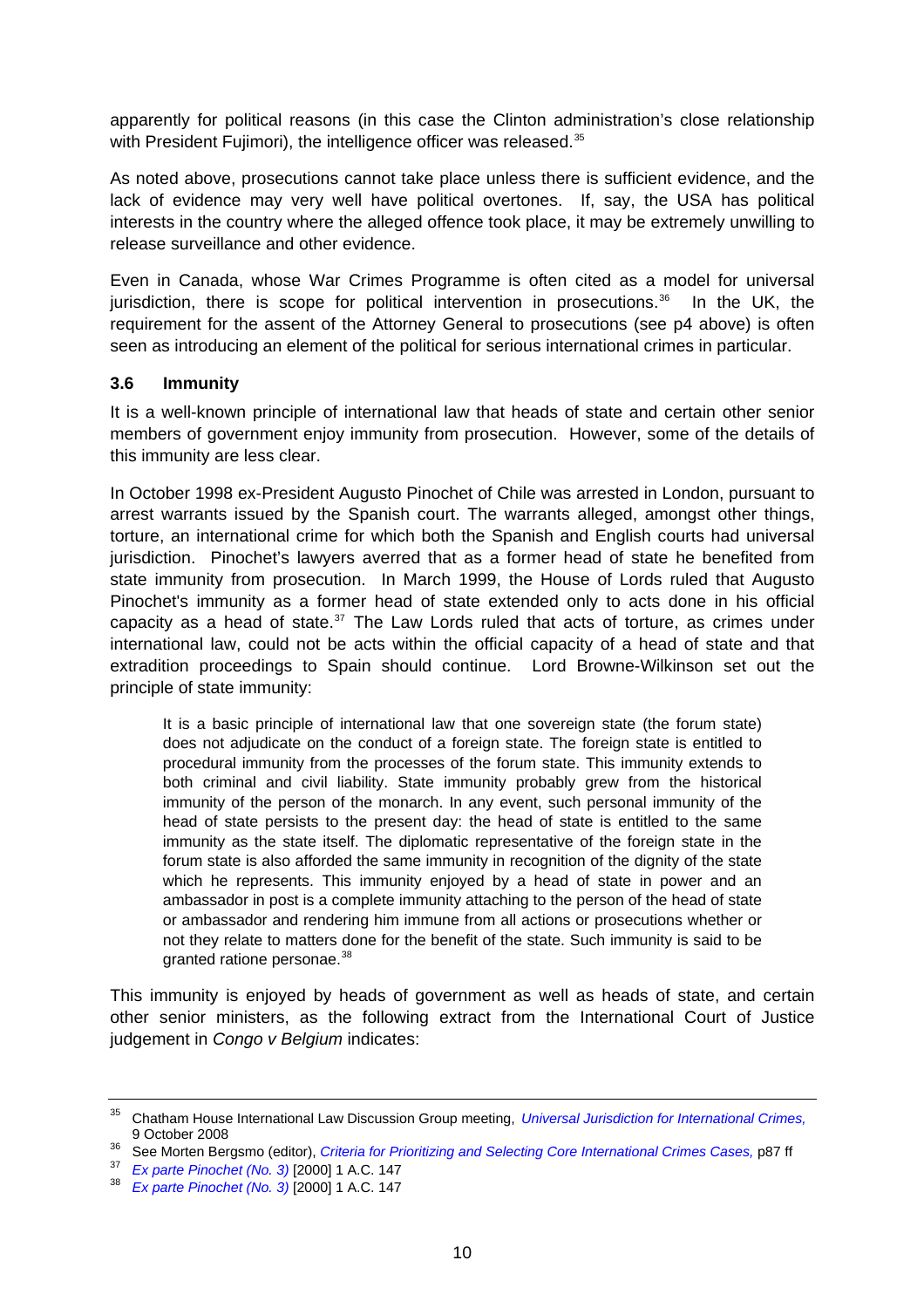<span id="page-10-0"></span>[...] in international law it is firmly established that ... certain holders of high-ranking office in a state, such as the head of state, head of government and minister for foreign affairs, enjoy immunities from jurisdiction in other states, both civil and criminal.<sup>[39](#page-10-1)</sup>

When such people leave office, they will enjoy a reduced level of immunity, referred to by Lord Browne-Wilkinson as immunity *ratione materiae*. The summary of a Chatham House Discussion Group on International Law includes the following information on immunity *ratione materiae*:

Essential characteristics of *immunity ratione materiae* are that it applies: (i) to acts of state officials during and after their period of office; (ii) only if carried out in an official capacity; and (iii) it is not absolute. Though there is some debate (e.g. dissent of Lord Goff in Pinochet), many would agree that it does not apply in respect of international crimes.[40](#page-10-2)

Under Article 27 of the Rome Statute there is no immunity from the jurisdiction of the ICC on the grounds of official capacity: this means that heads of state or government, and other officials, are liable to prosecution, and this is notwithstanding any other immunity or special rules which they may enjoy under national or international law.

The UK's view of the international law on state immunity is currently reflected in the *[State](http://www.opsi.gov.uk/RevisedStatutes/Acts/ukpga/1978/cukpga_19780033_en_1)  Immunity Act 1978* (as amended). Part 1 states the general principle that every state is immune from the jurisdiction of the UK courts, but goes on to set out exceptions concerning submission by the state concerned to the jurisdiction of the UK courts and acts of a commercial or private law nature rather than of a sovereign or public nature.<sup>[41](#page-10-3)</sup>

This immunity applies to any foreign or commonwealth state other than the UK; and references to a state include references to (a) the head of that State in his public capacity; (b) the government of that State; and (c) any department of that government.

### **4 UN review of universal jurisdiction**

Although many African states have expressed approval of the principle of universal jurisdiction in treaties, they consider that the scope and applicability of the principle of universal jurisdiction outside the context of such treaties remain to be determined. In particular, the African Union has for some time been concerned that the principle is not being applied impartially and objectively by European states. Rwanda, for example, considers that the principle is open to abuse and has been used to serve political interests, which in its view endangers and undermines the very principles of universal jurisdiction and international law.

The African Union Commission is therefore looking into 'abusive' uses of universal jurisdiction by non-African states against African personalities.<sup>[42](#page-10-4)</sup> As part of this, an AU-EU Technical Ad hoc Expert Group on the Principle of Universal Jurisdiction was set up and produced a report on the practices and concerns of both African and European countries.<sup>[43](#page-10-5)</sup> This made a series of recommendations encouraging all states to prosecute war crimes and

<span id="page-10-1"></span><sup>&</sup>lt;sup>39</sup> Congo v Belgium, ICJ Reports, 2002, para. 51<br><sup>40</sup> 'Summary of discussion at the International Law Program Discussion Group at Chatham House on 9

<span id="page-10-2"></span>[September 2004',](http://www.chathamhouse.org.uk/pdf/research/il/IL090904.pdf) Daniel Geron, ILP, Chatham House<br>
<sup>41</sup> Joanne Foakes and Elizabeth Wilmshurst[, 'State Immunity: The United Nations Convention and its effect'](http://www.chathamhouse.org.uk/files/3239_bpstateimmunity.pdf),

<span id="page-10-4"></span><span id="page-10-3"></span>*Chatham House Briefing Paper ILP BP 05/01*, May 2005, p3 42 See African Union, *[Progress report of the Commission on the abuse of the principle of universal jurisdiction](http://www.scribd.com/doc/27728999/African-Union-on-Universal-Jurisdiction)*,

<span id="page-10-5"></span><sup>&</sup>lt;sup>43</sup> *[AU-EU Expert Report on the Principle of Universal Jurisdiction](http://www.africa-eu-partnership.org/pdf/rapport_expert_ua_ue_competence_universelle_en.pdf)*, 16 April 2009